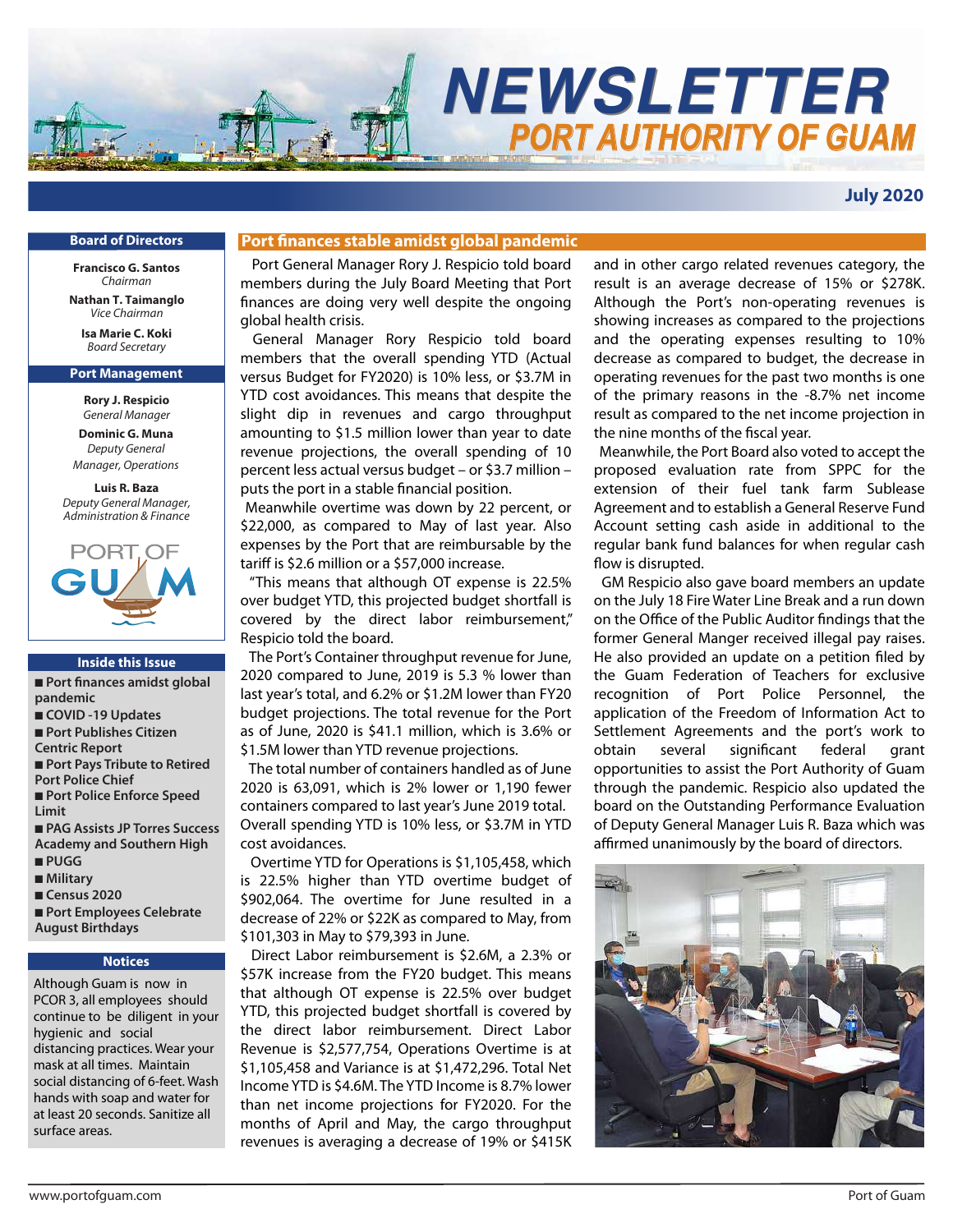### **COVID -19 Update**

The Port Authority of Guam continues efforts to assist the island of Guam during the Coronavirus pandemic.

 The Port is currently managing the distribution of massive amounts of hand sanitizers to clinics, hospitals and government agencies across the island.

 "We are all in this COVID-19 battle together," Port General Manager Rory J. Respicio said. "We have been helping on numerous fronts in the island-wide effort and at the same time maintaining 100 percent



FEMA Hand Sanitizer Devanning1: Port Authority of Guam employees recently off load drums of hand sanitizer for storage and distribution at clinics, hospitals and government agencies on Guam.

### **Port E–Advisories**

### July 20, 2020 **Port E-Advisory No. 10** July 2, 2020

The Joint Information Center (JIC) has reported an alarming increase in positive test results for COVID-19 from multiple labs this week as follows:

| Date    | Samples Tested | <b>Confirmed Cases</b> |
|---------|----------------|------------------------|
| July 2  | Unknown        |                        |
|         | 514            |                        |
| June 30 |                |                        |
| June 29 | ንበበ            |                        |

To date, there have been a total of 280 confirmed cases of COVID-19 with 5 deaths, 179 released from isolation and 96 active cases. Of those cases, 234 are classified as civilians and 46 are military service members. This week, while visiting the terminal yard, I stopped by several offices and observed that we have been pretty relaxed on the social distancing and wearing our masks.

We need to continue to be diligent in your hygienic and social distancing practices. As a reminder of the Governor's executive orders, you are mandated to:

- Wear your mask at all times, while at work and in all public places.
- Maintain your distance 6-feet of space from someone else
- Wash your hands often with water and soap for at least 20 seconds; and
- Sanitize all surface areas.

Based on the positive tests of COVID-19, we are seeing flare-ups of the virus in our community. We understand that wearing your mask can be uncomfortable, but it is proven the virus spreads less easily when everyone is wearing their masks or face coverings.

To ensure that we comply with the mandates, effective Monday, July 6, 2020 and until the of the Governor's Public Health Emergency, any Port employee found not adhering to the public health directives and Port's advisories will not be eligible for COVID-19 differential pay for his/her entire shift where the violation occurs.

Your division head will have the latitude to enforce these precautionary measures and document any violations so that the offending employee's respective timesheets can be adjusted accordingly.

As stated in prior advisories, we must continue to act as if though we have COVID-19, as well as, those we come in contact with also are positive for COVID-19.

*Stay Safe Everyone!*

*Manderal Green*<br>Rory J. Respicio, General Manager

operation from the very beginning of this pandemic. That speaks to the Port Strong spirit of the employees and our commitment to everyone on our island." The drums full of hand sanitizer were donated from FEMA to Guam Homeland Security. GHS designated the Port Authority of Guam to be in charge of this project and the drums are stored at the Port's main facility. PAG personnel coordinate the delivery of the hand sanitizers to locations around the island at the direction of Homeland Security.



FEMA Hand Sanitizer Devanning2: Drums of hand sanitizers are stored at the Port Authority of Guam for use across the island and to be distributed by Port Authority of Guam.

### **Port E-Advisory No. 11**

Governor Lou Leon Guerrero signed Executive Order 2020-24 declaring Pandemic Condition of Readiness (PCOR) 3 for the island, effective at 12:01 AM on Monday, July 20, 2020. Under PCOR 3 and as guided by DPHSS Guidance, most activities are permitted to operate under moderate restrictions.

Gatherings or congregations, including, but not limited to, gatherings outdoors or in private accommodations, shall be limited to no more than fifty (50) persons, regardless of whether the individuals are of a single household unit.

Although Guam is now in PCOR 3, you should continue to be diligent in your hygienic and social distancing practices. As a reminder of the Governor's executive orders, you are mandated to:

- Wear your mask at all times, while at work and in all public places.
- Maintain your distance 6-feet of space from someone else
- Wash your hands often with water and soap for at least 20 seconds; and • Sanitize all surface areas.

We must continue to act as if though we have COVID-19, as well as, those we come in contact with also are positive for COVID-19. This public health emergency is now set to expire on August 29, 2020.

*Stay Safe Everyone!*

CALCON Rory J. Respicio, General Manager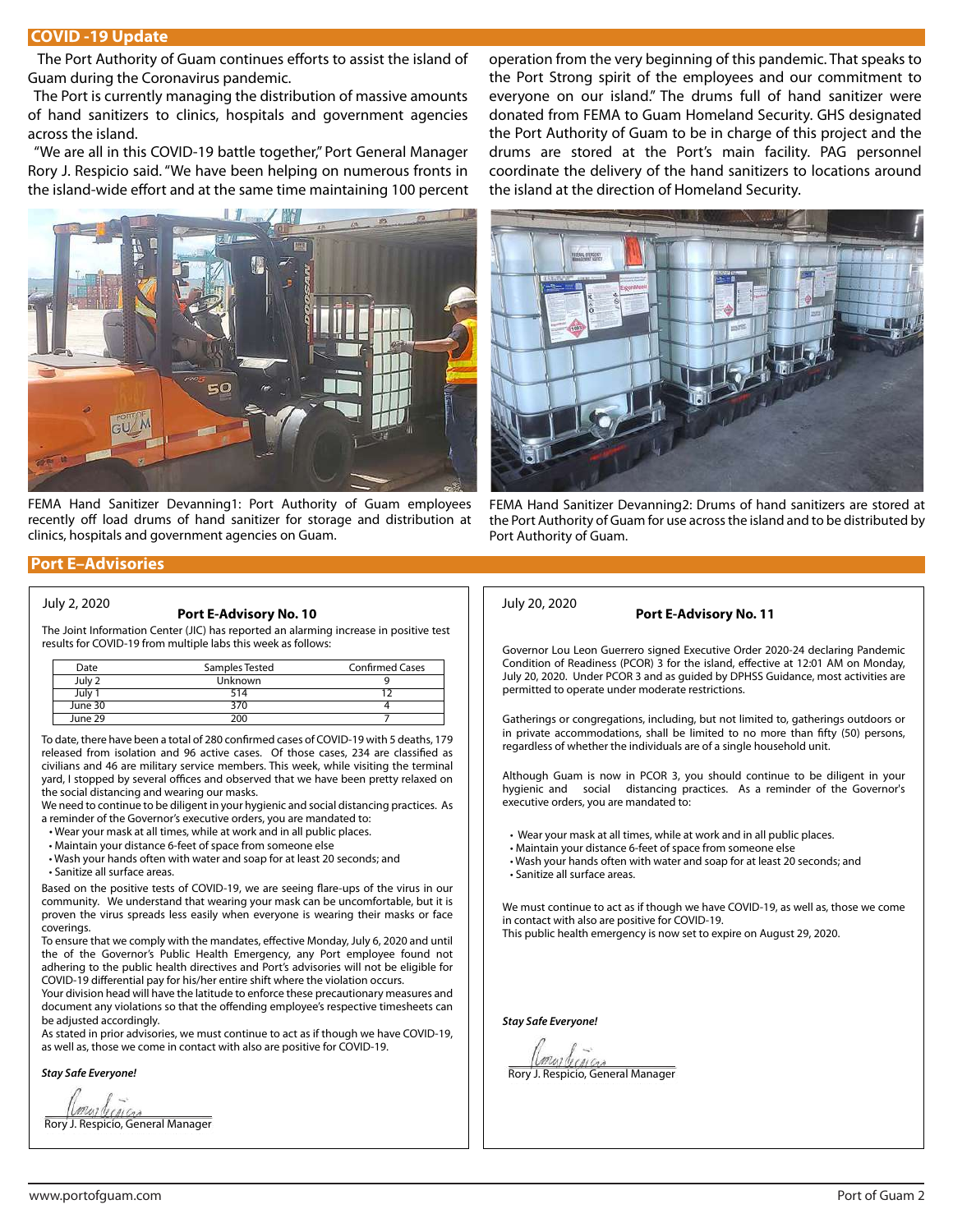The Port Authority of Guam has been 100% operational since the beginning of the pandemic. When the COVID-19 crisis began, the port stood up a Clinic to address the safety and concerns of all employees and tenants. As of today, we have recorded 20,639 visits to the Port Clinic. We are strong. We are essential. We are safe. We are YOUR port.





# **PORT CLINIC 20,639 SERVED**

#essentialworkers #portofguam #portstrong #staysafeguam

## Check out our social media pages!



@portofguam



@portauthorityofguam



@GuamPort



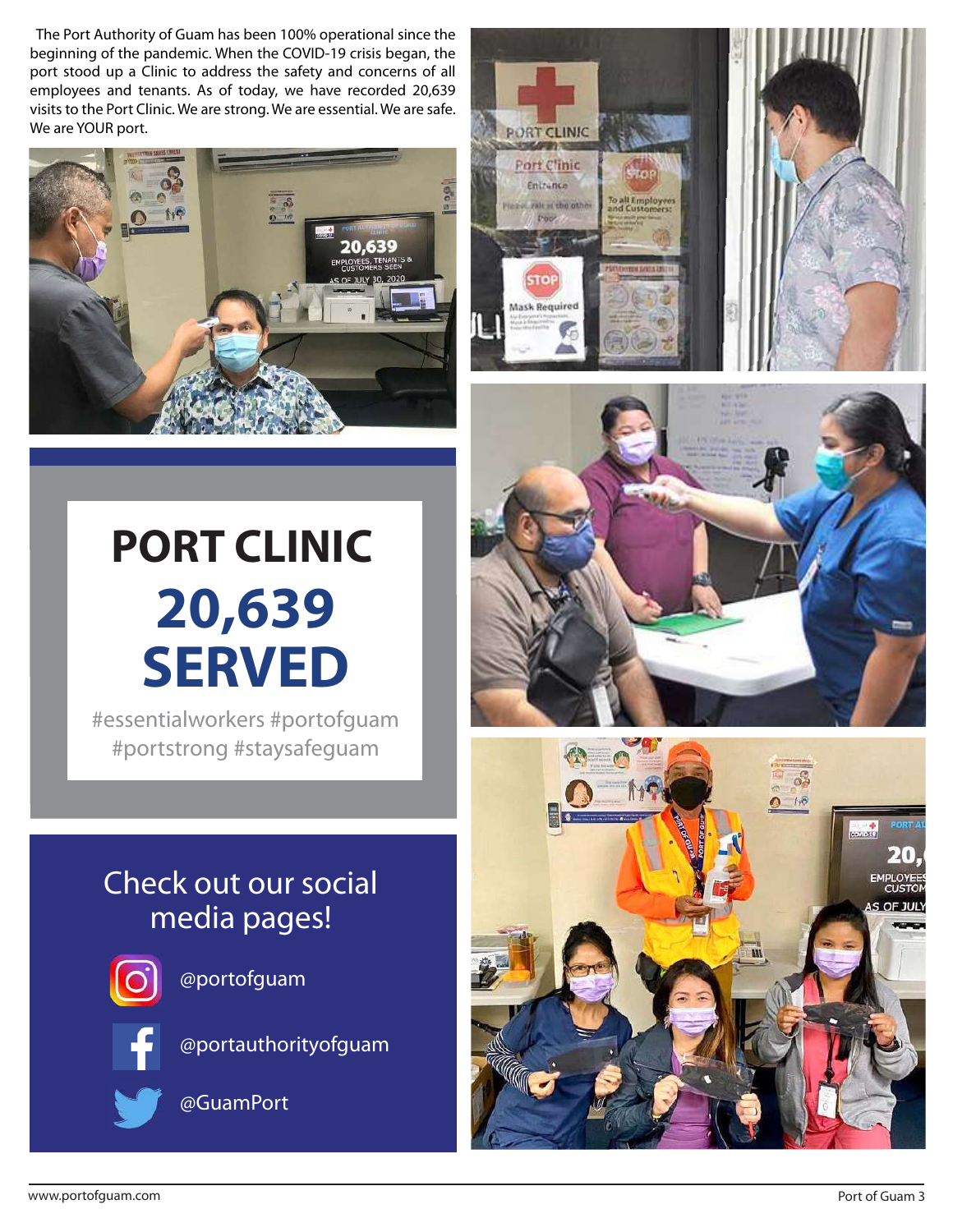### **Port Publishes Citizen Centric Report**

 The Port Authority of Guam recently published the annual Citizen Centric Report for FY2019.

 "This report gives the public an overall performance review on how we are doing and a look into our finances including our revenues and expenses," said General Manager Rory J. Respicio. "This report also shows our general outlook and challenges facing our agency."

 According to the report, in FY 2019, earnings from operations amounted to \$6.9M, which was a 92% improvement from FY 2018. The total non-operating expenses were \$4.1M which resulted in an increase in net position (net income) by \$3.5M compared to a \$103 thousand loss in FY 2018. The Citizen Centric Report also notes that PAG's operating revenues increased by 2% or \$1.1M in FY 2019.

 The report published today also shows that the Port's operating expenses decreased by 4.7% or \$2.4M in FY 2019. The decrease in operating expenses was accomplished despite PAG absorbing \$2M in the middle of the  $\neg$ fiscal year for unbudgeted payroll requirements, as well as booking \$3.1M in contingent liabilities for

### **Port Pays Tribute to Retired Port Police Chief**

 A Tribute in honor of Retired Police Chief Thomas C. Tamares was held on July 16th 2020, in front of the Port Administration Building with Governor Lou Leon Guerrero and Lt. Governor Joshua Tenorio in attendance along many of Tamare's former coworkers.

 A sense of sadness could be felt as Police vehicle sirens could be heard from a distance while the funeral motorcade approached the Administration building. Employees watched the hearse drive in along with family members who came to the Port for the Tribute prior to the funeral Mass. Deacon Fernandez delivered the Responso, then Governor Leon Guerrero and Lt. Governor Tenorio presented the family with a Guam flag. A certificate of recognition was also presented by Board Chairman Frank G. Santos assisted by GM Rory Respicio and DGMs Dominic G. Muna and Louis R. Baza.

 Tamares passed away on July 6, 2020 at the age of 83. Chief Tamares began his career with the Port Authority of Guam in October 1989 as a Security Supervisor and in June 1995 he was promoted to Port Police Supervisor. A year later in June of 1996, Tamares rose to the ranks of Port Assistant Police Chief. In October of 1999 he was promoted to Port Police Chief, the highest position within the Port Police Division, which he held until his retirement in April of 2003. The event was broadcast live on the Port Authority of Guam's

Facebook and Instagram page.

ongoing labor issues. In September 2018, prior management implemented a new pay schedule under PAG's Compensations and Classification plan, which was not part of the expense projection in the PAG's FY 2019 Budget.

 As for the outlook, the report notes that the Port is engaged in a 5-year Port Improvement Program for FY 2018-2022 to support the Port's future challenges and economic vision.

 This includes Capital Improvement Plans which will cost approximately \$70.7 million and are financed through a combination of federal grants, Port revenues and proceeds of the 2018 bonds.

The Port's focus is on new construction, significant repairs, renovations and upgrades to the Authority's facilities and major equipment required to maintain operations. This includes buildings and support facilities, pavements and structures, security fencing and gates, computerized terminal operating systems (TOS), and upgrade of a 20-year old financial management system.





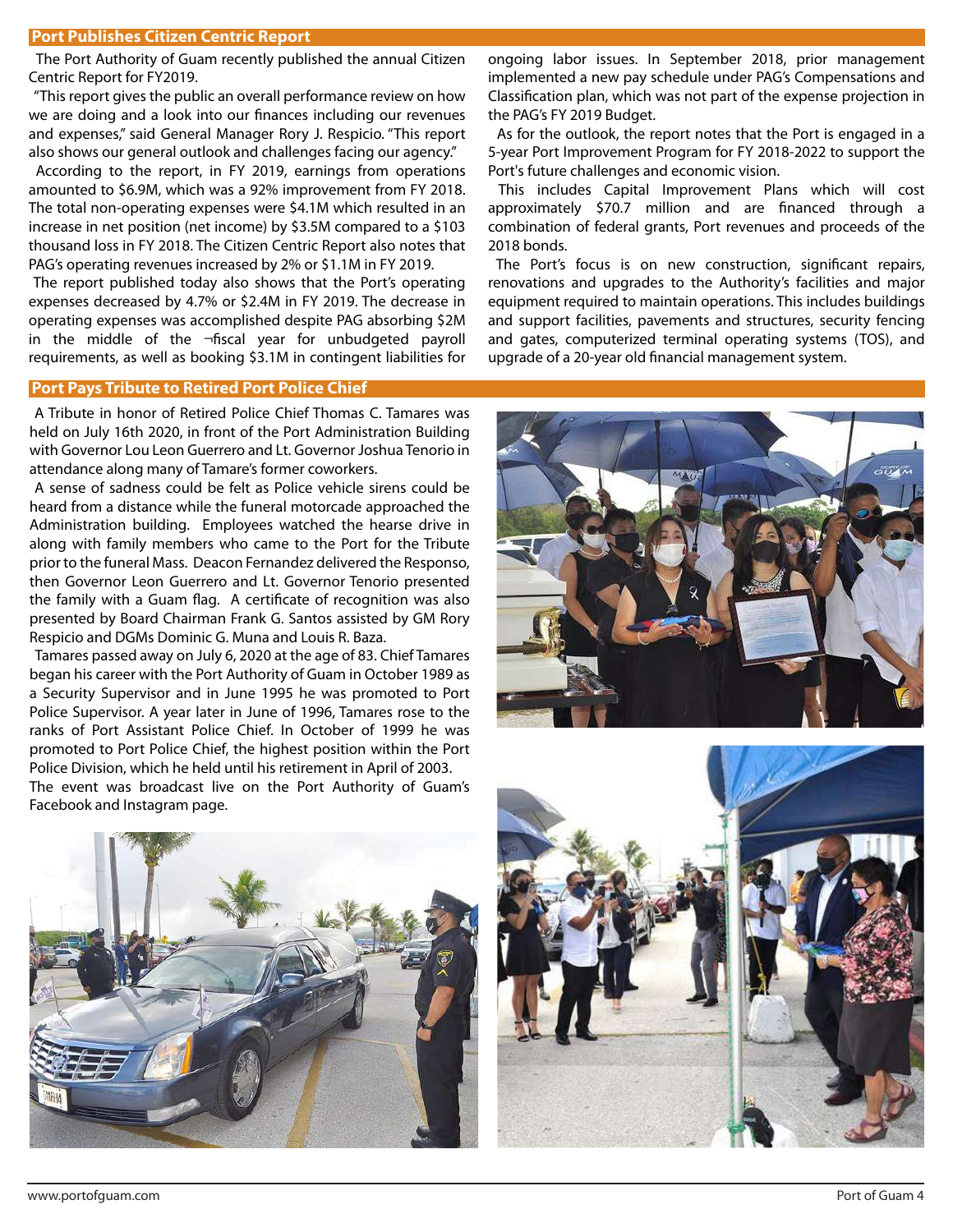### **Port Police Enforce Speed Limit**

Officers from Port Police have been taking extra measures to ensure that motorist adhere to the speed limits along their areas of jurisdiction which include the roadways of Rout 11, 18 Cabras Highway, Navy Fuel dock in Piti, Route 1 – Hagatna, Asan, & Piti, Route 2, 2A – Sumay and Agat. Using their LTI 20/20 laser speed gun, numerous citations have been issued to motorist for exceeding the 25 mph limit on Route 11 and the 35 mph limit along Route 1 Marine Corps Drive.

Through federal funding from the National Highway Traffic Safety Administration obtained by Strategic Planning, Port Police Division has been a participant of Operation Adaihe Håo! (Watch Out!) since 2015 in an effort to reduce speeding, crashes related to speeding, reckless driving, imprudent driving and unsafe driving habits. The program provided funding to acquire a laser speed gun, certification training for officers operating the equipment and overtime pay associated with the implementation of the Operation Adaihe Håo! (Watch Out!).

The officers certified in the use of the laser speed gun are Joy Cruz, Eric Salas and David Untalan. Port Police Division also participates in the Click-It-Or-Ticket, Child Passenger Saftey Week and Drive Sober or Get Pulled Over campaigns in conjunction with Guam Police Department and Guam Airport Authority Police. This 5-year grant reimburses the Port Authority annually as a sub-grantee through the Department of Public Works Office of Highway Federal Grant Funds. For CY 2020, the Port was awarded \$15,000 for overtime expense.

 As a condition of the federal funding, quarterly reports are submitted to the Office of Highway Safety documenting overtime labor cost associated with the program and citation statistics as required by the federal grantor agency. For CY 2020, Port Police Division reported 18 traffic crashes, 2 traffic crashes with injury, 106 speeding citations, 6 DUI arrests, 2 child restraint citations and 0 seatbelt citations. All citations are paid to the Superior Court of Guam.

 Port Police want to caution employees and members of the public to obey all traffic laws while they travel through this area as Route 11 is a heavy industrial zone and can be quite hazardous with all the large trucks moving in and out of the area. Due to social restrictions brought about by the COVID-19 pandemic, we've seen an increase of fitness-related activities taking place along Route 11 such as biking, jogging, walking and swimming near the USO beach. As such, motorist are advised to use extra caution when traversing in and out of the Port Authority.





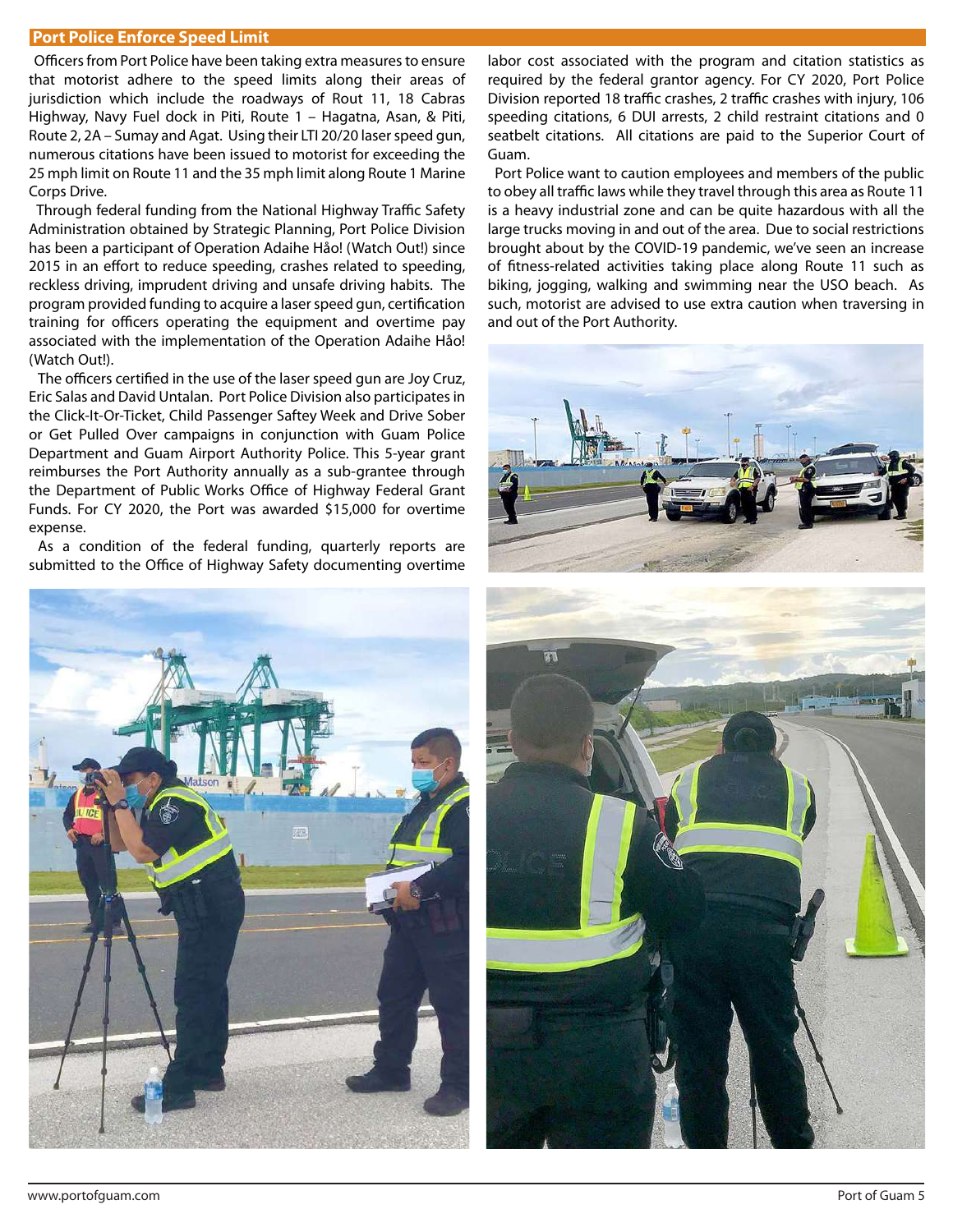Employees from Transportation and Stevedoring Division made time to assist JP Torres school in relocating teacher's desks, filing cabinets, electronic equipment, classroom equipment and furniture to its new locations.

 The success academy will close its physical doors in Santa Rita and move to its central location, Tiyan High, and southern location, Southern High School, at the opening of this school year.

 JP Torres School was originally a behavioral reform school for middle and high school students, but over recent years, it has transformed into a school dedicated on credit recovery and high school completion for its students. Students range from the age of 17 to 21 and they lack credits to graduate. Since its conversion into a success academy about two years ago under GDOE's Second Change Program, the school has graduated more than 100 students and has gained accreditation.

The difference between ordinary and extraordinary is that little extra.

 Thank you to the Port Strong employees of Transportation, Stevedoring, EQMR and Facility Maintenance for all the little extras you do to serve and assist our community.





### **Port Users Group Guam (PUGG)**

Members of the Port Users Group Guam (PUGG) held their monthly Industry Meeting on July 22, 2020 at the Port Authority of Guam Board Room. Discussions included Covid-19 Updates, Hotel Wharf Status and the plan of action for the gantry crane removal. The PUGG was created to facilitate communication of and solutions to operating issues at the Port of Guam common to all users. The Port Users Group Guam advocates for safety, security, environment, productivity, efficiency, training and technology. Members include representatives from Ambyth Shipping & Trading, APL, Cabras Marine Corporation, Kyowa Lines, Matson Navigation, Marianas Express Lines, Marianas Steamship Agencies, Norton Lilly International, Pacific Development Corp., Saipan Shipping Company, Inc. and Seabridge, Inc. Industry partners include Port Authority of Guam, U.S. Coast Guard (USCG), Guam Customs & Quarantine, Guam Legislature – Oversight Committee (Senator Clynt Ridgell) and U.S. Navy (Port Operations).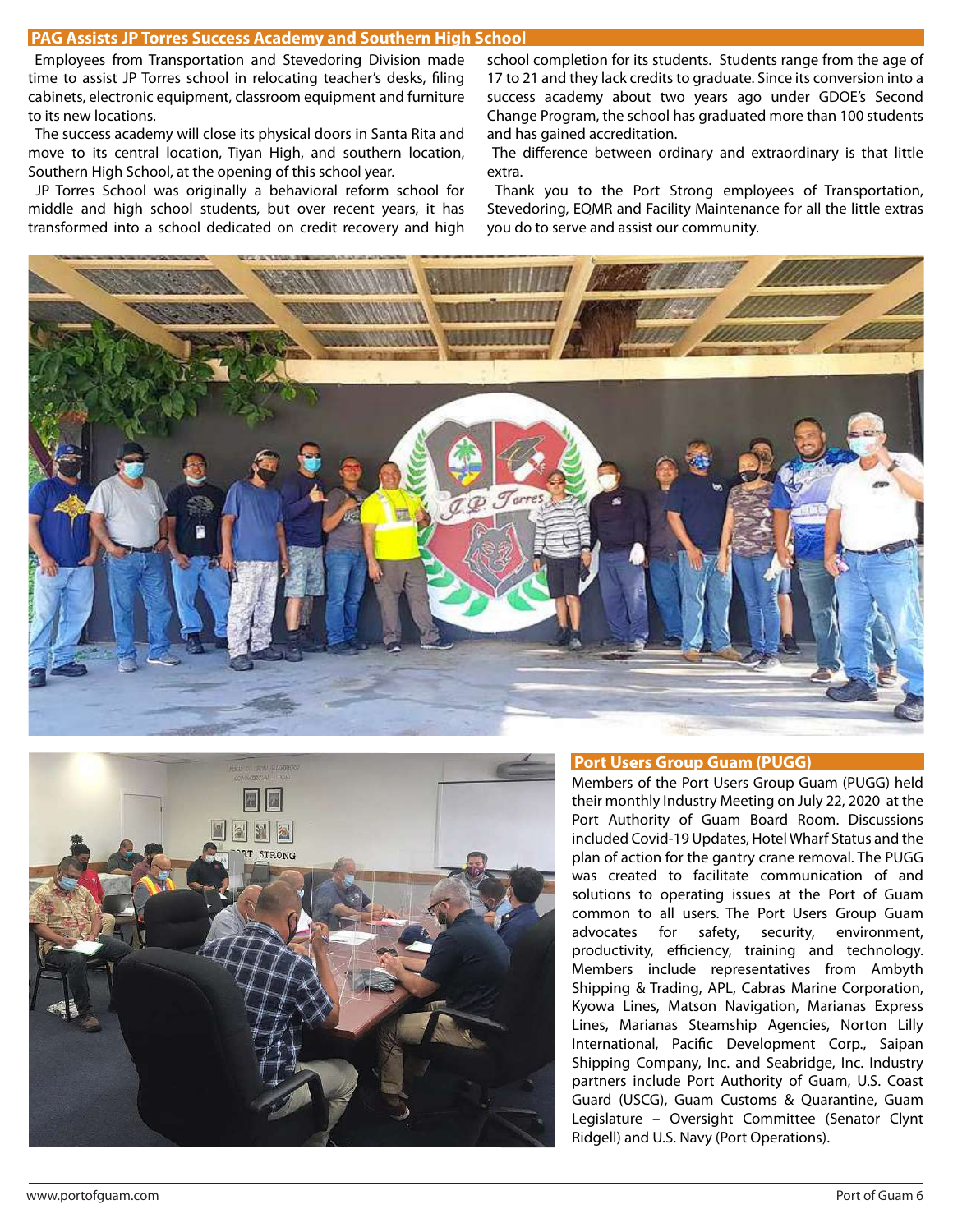### **Team Operations load military equipment bound for Saipan**

Working hand in hand, Transportation and Stevedoring Division perform break bulk operations to load military equipment onto a Barge on July 17, 2020. Chartered by APL with MSA as the agent, the

cargo reached its destination of Saipan after an estimated 16-hour voyage. Moving a total of 22 units, the operation took 21.3 hours to complete. Great job Team Operations!